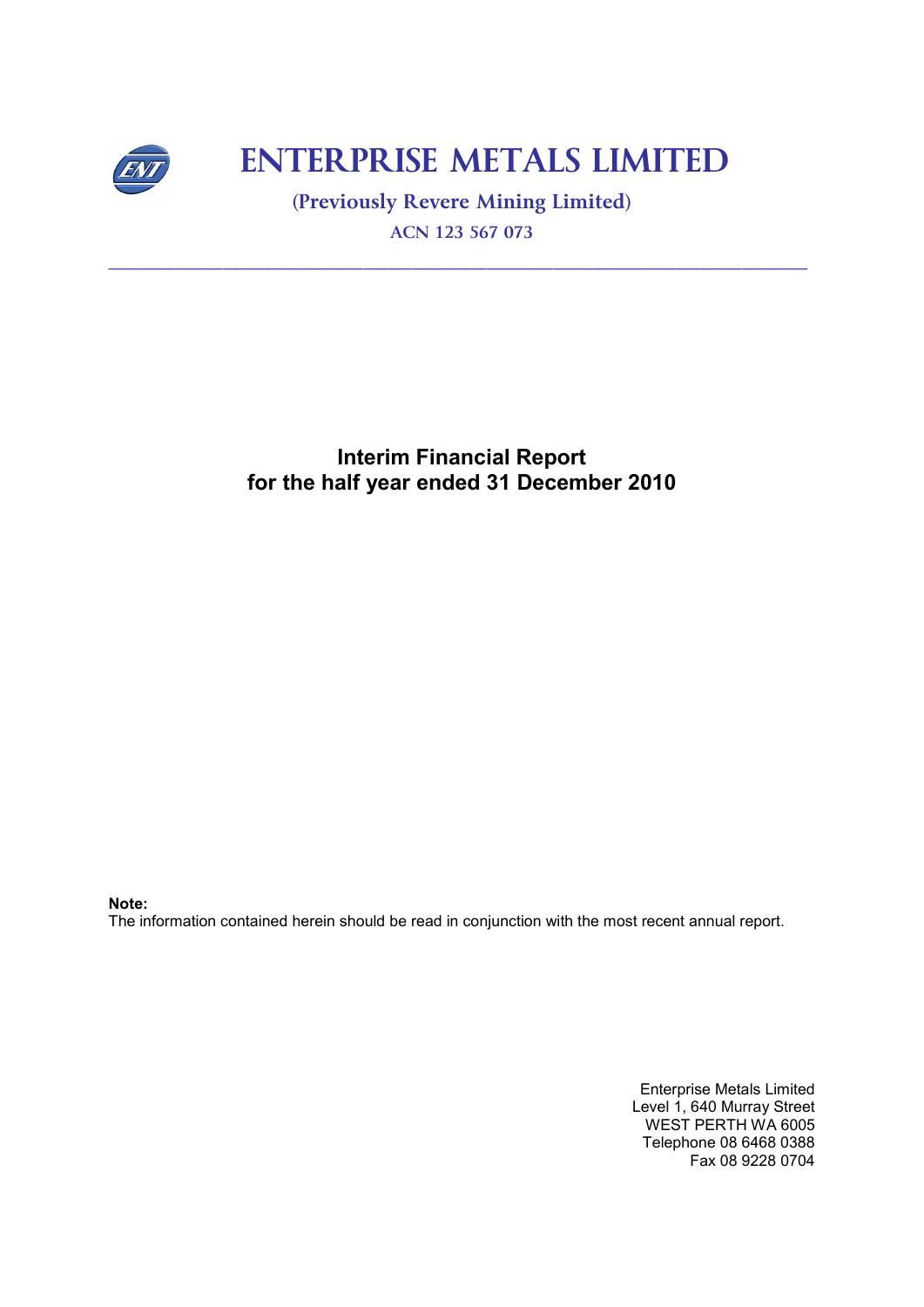# **ENTERPRISE METALS LIMITED AND CONTROLLED ENTITIES ABN 43 123 567 073 INTERIM FINANCIAL REPORT DECEMBER 2010 DIRECTORS' REPORT**

Your Directors present their financial report of Enterprise Metals Limited and its controlled entities ("the Group") for the half-year ended 31 December 2010.

#### **DIRECTORS**

The names of Directors in office at any time during the period and up to the date of this report:

| Paul Larsen         | Chairman (Non-executive Director) since 30 November 2007 |
|---------------------|----------------------------------------------------------|
| Dermot Ryan         | Managing Director since 14 October 2008                  |
| <b>Bruce Hawley</b> | Executive Director since 14 October 2008                 |

# **PRINCIPAL ACTIVITIES**

The principal activities of the Group during the financial period were the exploration of a number of gold, uranium and iron ore tenements in Western Australia.

#### **REVIEW OF OPERATIONS**

#### **Corporate**

During the half year under review, the Company issued 15,000,000 shares at \$0.20 per share to raise \$3 million.

#### **Exploration**

The Company continued its exploration activities of its Projects in Western Australia including:

- Gold Projects Doolgunna, Darlot, Wattagee, and Fraser Range
- Uranium Projects Yalgoo, Byro, Darlot, and Sylvania
- Iron Ore Burracoppin, Cunderdin, Sylvania and Earaheedy

Specific Activities undertaken by the Company include:

- An IP survey commenced over the Doolgunna VMS Base metal anomaly;
- A Drill program was completed at the Eucla project;
- A Drill program was completed at the Cunderdin Iron Project;
- Plans have been prepared for an RC drill program at Sylvania; and
- Plans have been prepared for aircore drill testing of uranium targets at Yalgoo.

Further information as to the Company's exploration activities can be found in the quarterly reports located on the Company website.

# **OPERATING RESULTS**

The consolidated loss of the Group after tax amounted to \$517,860 (2009: \$252,008).

#### **SIGNIFICANT EVENTS AFTER THE REPORTING DATE**

There are no significant events after the reporting date.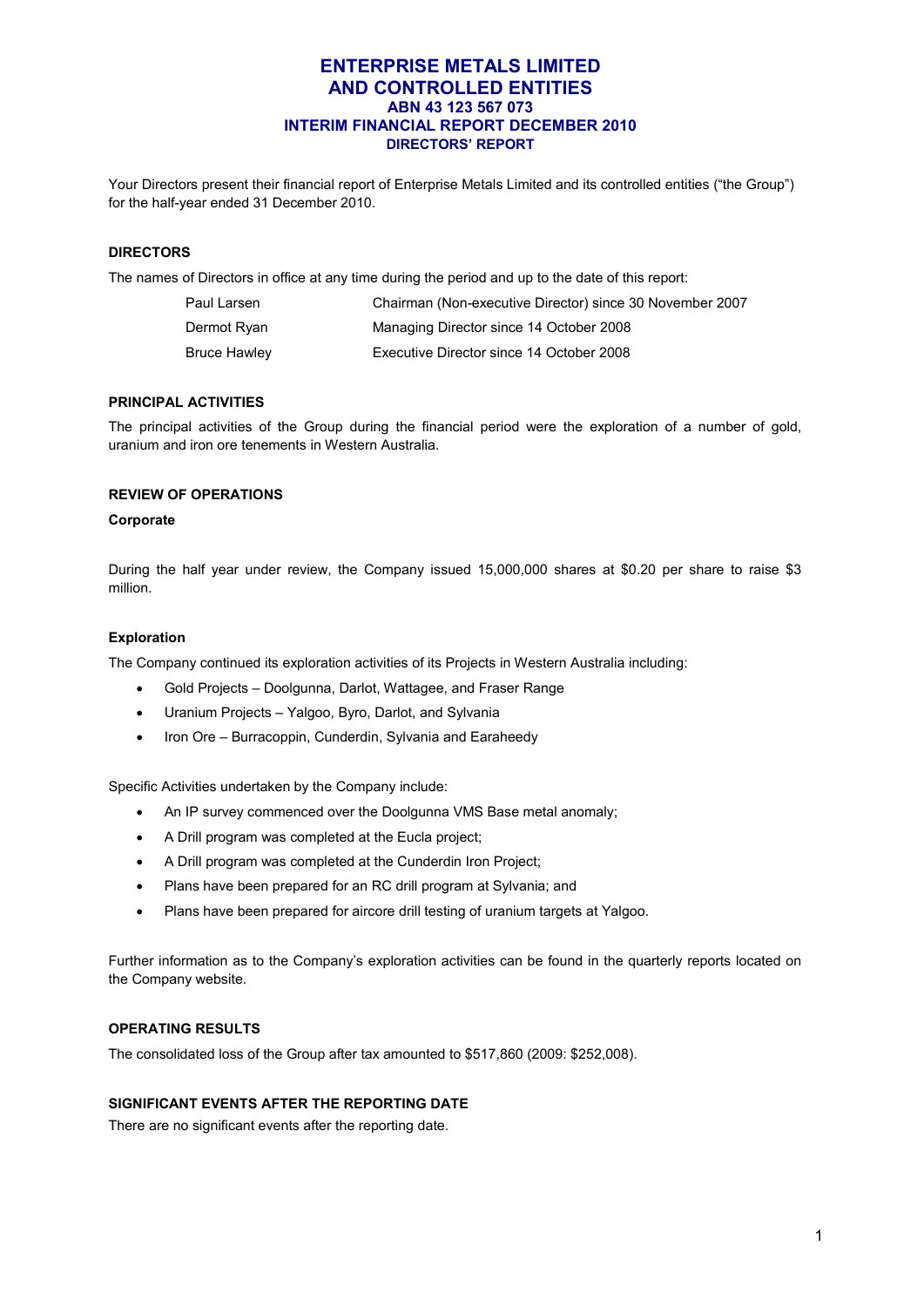# **AUDITOR'S INDEPENDENCE DECLARATION**

The auditor's independence declaration under section 307C of the *Corporations Act 2001* is set out on page 3.

This report is signed in accordance with a resolution of the Board of Directors.

**Director** 

911 Ryon

 **Dermot Ryan** 

Dated this 16<sup>th</sup> March 2011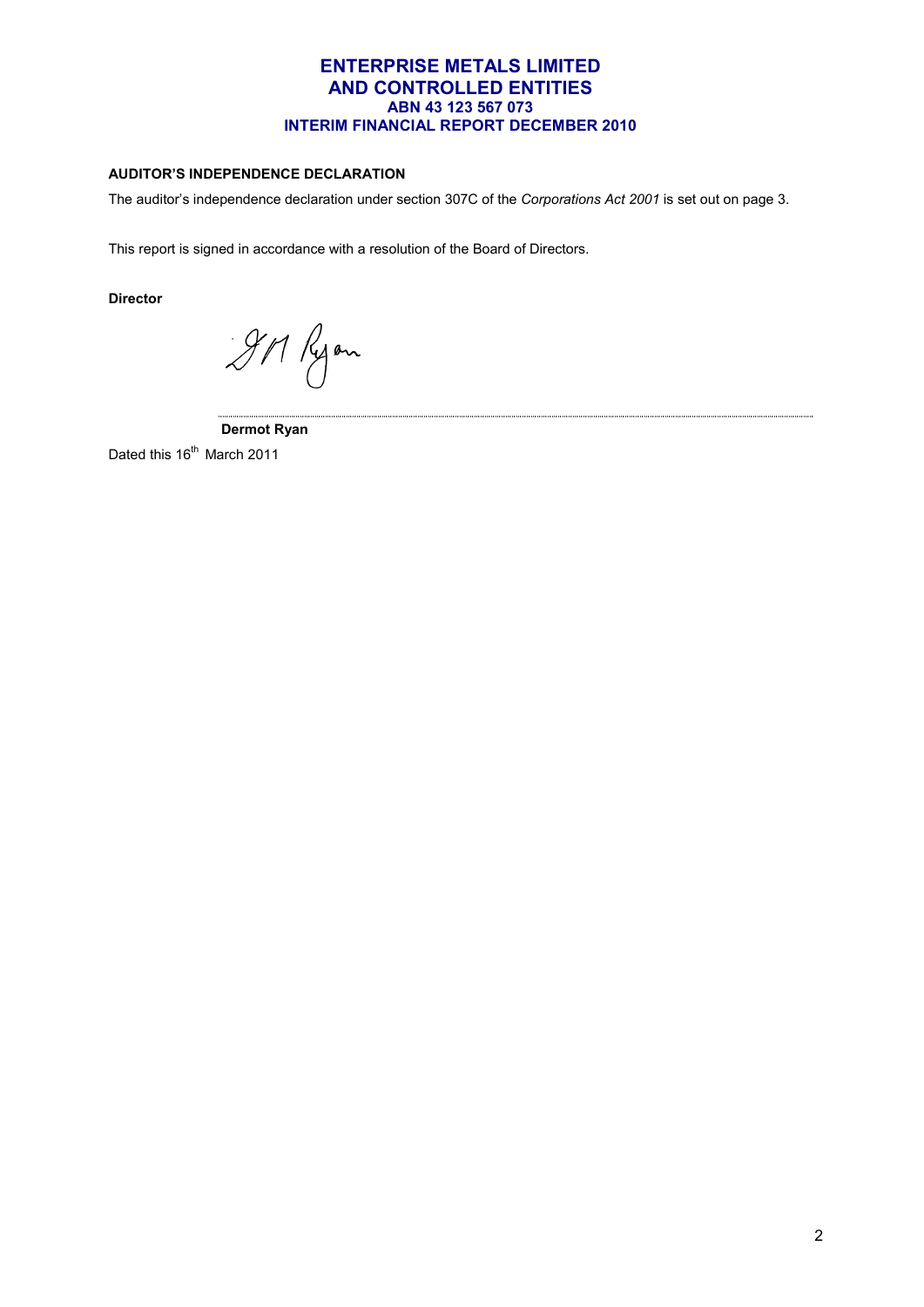

Grant Thornton Audit Pty Ltd ABN 94 269 609 023

10 Kings Park Road West Perth WA 6005 PO Box 570 West Perth WA 6872

**T** +61 8 9480 2000 **F** +61 8 9322 7787 **E** admin.wa@au.gt.com **W** www.grantthornton.com.au

# Auditor's Independence Declaration To The Directors of Enterprise Metals Limited

In accordance with the requirements of section 307C of the Corporations Act 2001, as lead auditor for the review of Enterprise Metals Limited for the half-year ended 31 December 2010, I declare that, to the best of my knowledge and belief, there have been:

- a no contraventions of the auditor independence requirements of the Corporations Act 2001 in relation to the review; and
- b no contraventions of any applicable code of professional conduct in relation to the review.

Grant Thornton

GRANT THORNTON AUDIT PTY LTD Chartered Accountants

Health .

C A Becker Director – Audit & Assurance

Perth, 16 March 2011

Grant Thornton Australia Limited is a member firm within Grant Thornton International Ltd. Grant Thornton International Ltd and the member firms are not a worldwide partnership. Grant Thornton Australia Limited, together with its subsidiaries and related entities, delivers its services independently in Australia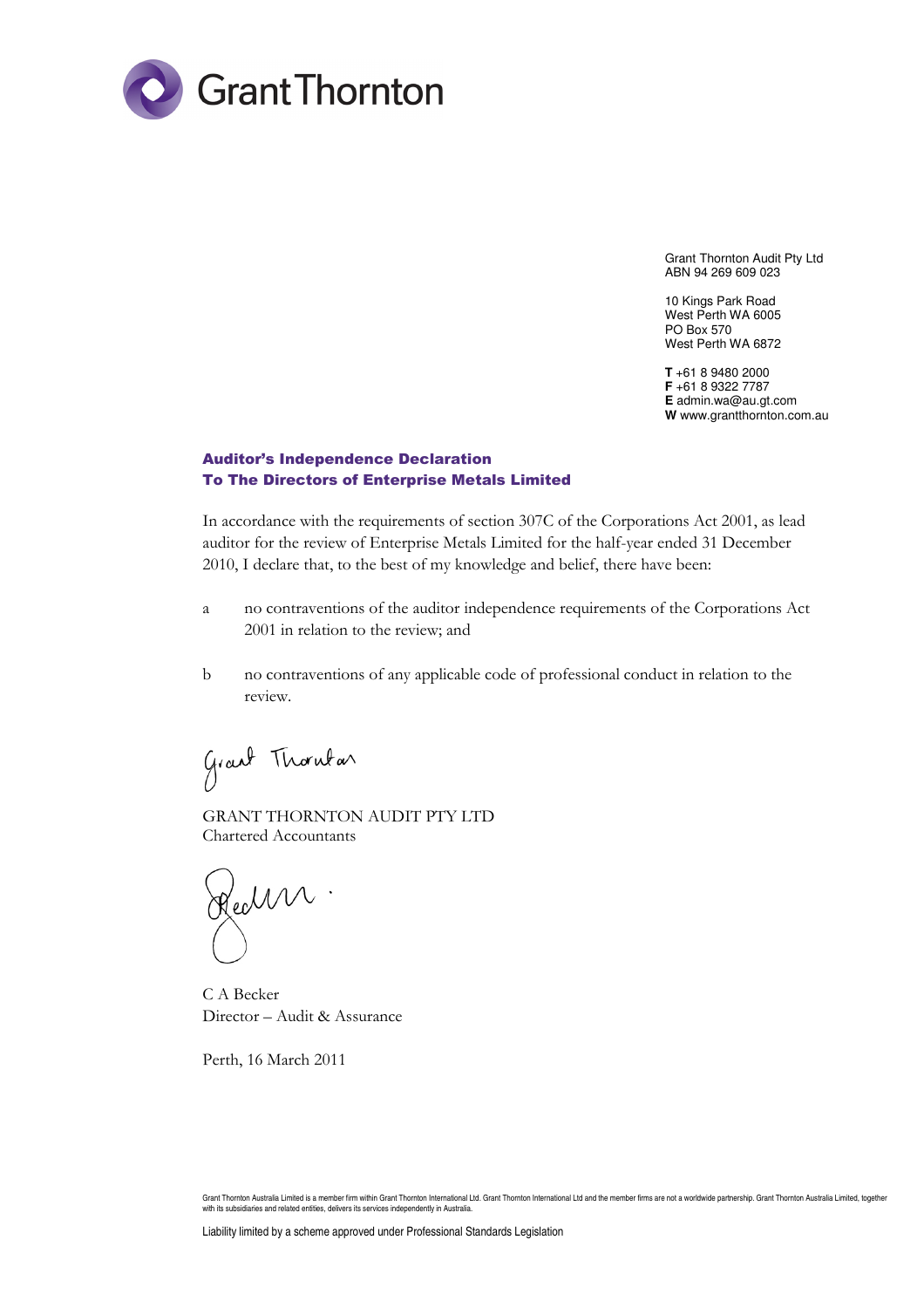# **CONSOLIDATED STATEMENT OF COMPREHENSIVE INCOME FOR THE HALF YEAR ENDED 31 DECEMBER 2010**

|                                                                          | 31 Dec 2010<br>\$ | 31 Dec 2009<br>\$ |
|--------------------------------------------------------------------------|-------------------|-------------------|
| Interest income                                                          | 33,235            | 17,523            |
| Other income                                                             | 92,266            | 121,171           |
| Accounting and audit fees                                                | (20, 962)         | (17,079)          |
| Share registry and listing fees                                          | (45,021)          | (70, 241)         |
| Employee benefits expense                                                | (111, 864)        | (117, 475)        |
| Computers and software                                                   | (1,603)           | (489)             |
| Depreciation                                                             | (14, 568)         | (5, 180)          |
| Insurance                                                                | (3,202)           | (15, 474)         |
| Investor relations                                                       | (2,386)           | (5,356)           |
| Exploration and evaluation expenses not capitalised                      | (31,000)          | (53, 166)         |
| Impairment of exploration and evaluation expenses                        |                   | (62,093)          |
| Exploration and evaluation costs written-off                             | (394, 610)        |                   |
| Office rent                                                              | (7, 370)          | (7,588)           |
| Office equipment and supplies                                            | (3,643)           | (6,826)           |
| Other expenses                                                           | (5,904)           | (29, 735)         |
| Loss before income tax                                                   | (516, 632)        | (252,008)         |
| Income tax expense                                                       | (1,228)           |                   |
| Loss for the period                                                      | (517, 860)        | (252,008)         |
| Other comprehensive income, net of tax                                   |                   |                   |
| Total comprehensive loss for the period                                  | (517, 860)        | (252,008)         |
| Total comprehensive loss attributable to members of the parent<br>entity | (517, 860)        | (252,008)         |
|                                                                          |                   |                   |
| <b>Overall Operations:</b>                                               |                   |                   |
| Basic/diluted loss per share (cents per share)                           | (0.45)            | (0.28)            |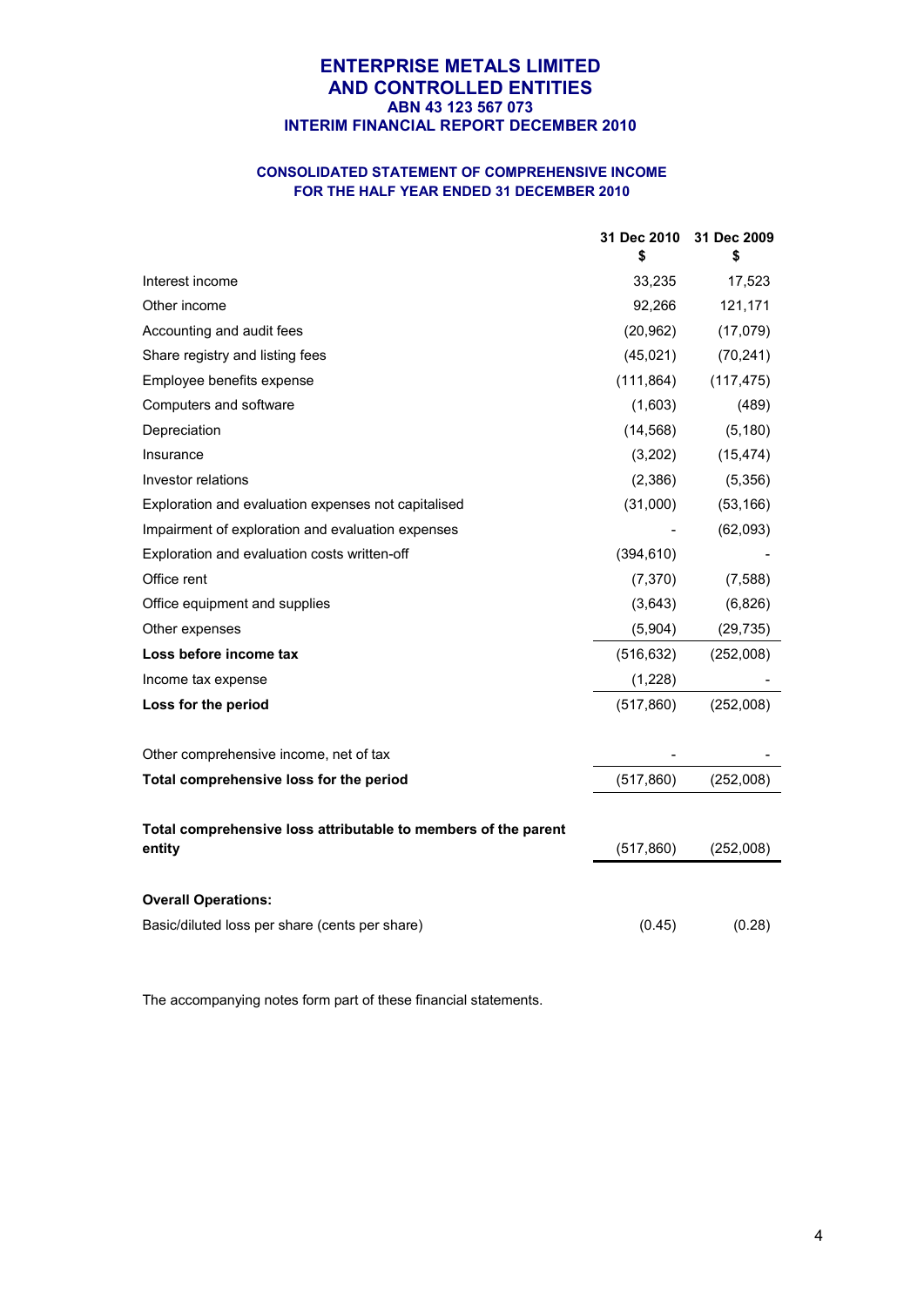# **CONSOLIDATED STATEMENT OF FINANCIAL POSITION AS AT 31 DECEMBER 2010**

|                                        | <b>Note</b> | 31 Dec 2010<br>\$ | 30 Jun 2010<br>\$ |
|----------------------------------------|-------------|-------------------|-------------------|
| <b>Current Assets</b>                  |             |                   |                   |
| Cash and cash equivalents              |             | 2,963,859         | 2,166,400         |
| Trade and other receivables            |             | 232,525           | 134,017           |
| <b>Total Current Assets</b>            |             | 3,196,384         | 2,300,417         |
| <b>Non-Current Assets</b>              |             |                   |                   |
| Plant and equipment                    |             | 91,748            | 91,037            |
| Exploration and evaluation expenditure |             | 16,278,432        | 14,926,587        |
| Other financial assets                 |             | 73                | 73                |
| <b>Total Non-Current Assets</b>        |             | 16,370,253        | 15,017,697        |
| <b>TOTAL ASSETS</b>                    |             | 19,566,637        | 17,318,114        |
| <b>Current Liabilities</b>             |             |                   |                   |
| Trade and other payables               |             | 267,515           | 321,134           |
| <b>Total Current Liabilities</b>       |             | 267,515           | 321,134           |
| <b>TOTAL LIABILITIES</b>               |             | 267,515           | 321,134           |
| <b>NET ASSETS</b>                      |             | 19,299,122        | 16,996,980        |
| <b>Equity</b>                          |             |                   |                   |
| Issued capital                         | 3           | 20,457,269        | 17,637,267        |
| Options reserve                        |             | 877,150           | 877,150           |
| <b>Accumulated losses</b>              |             | (2,035,297)       | (1,517,437)       |
| <b>TOTAL EQUITY</b>                    |             | 19,299,122        | 16,996,980        |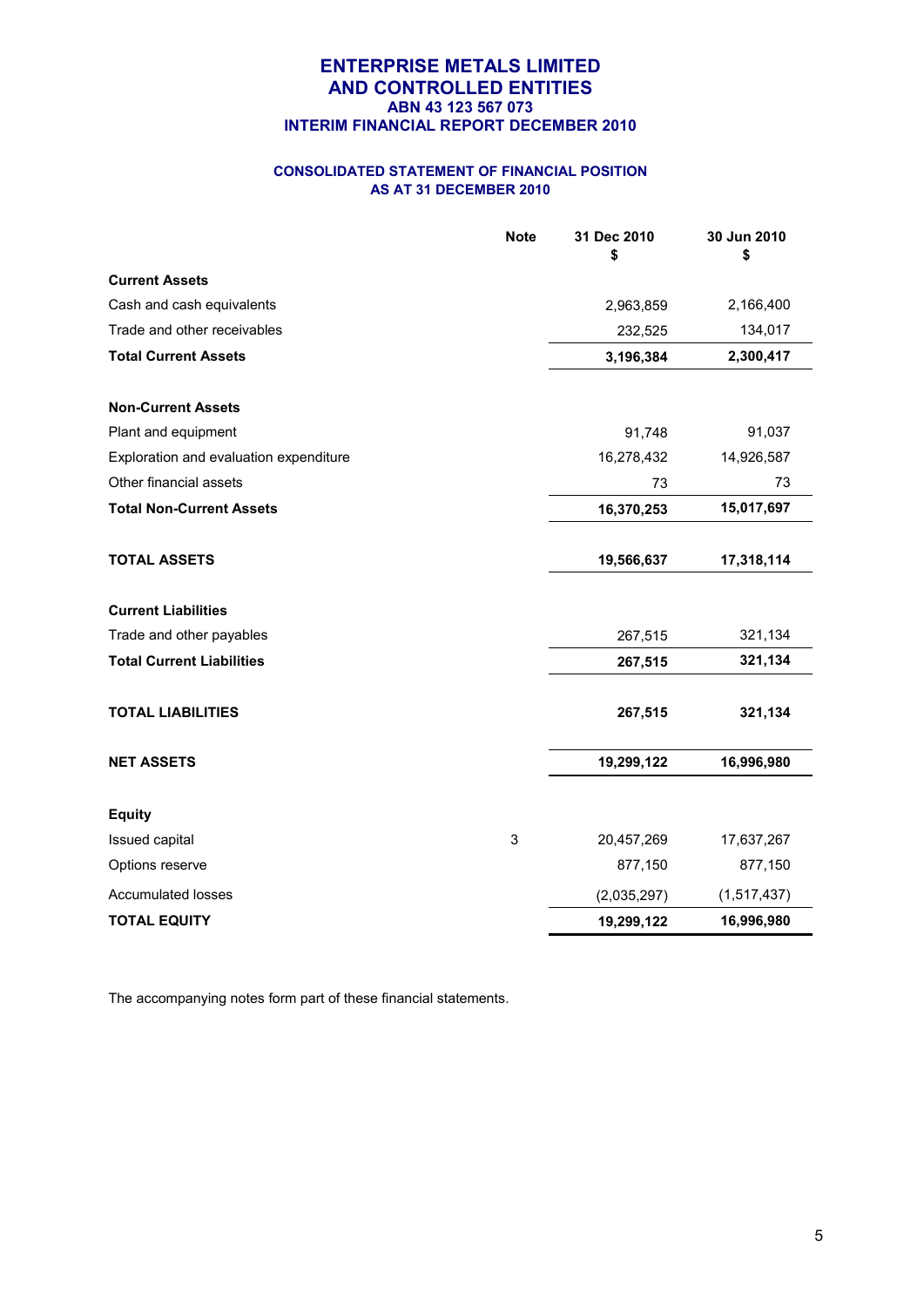# **CONSOLIDATED STATEMENT OF CHANGES IN EQUITY FOR THE HALF-YEAR ENDED 31 DECEMBER 2010**

|                                                        | <b>Issued</b> | <b>Options</b> | <b>Accumulated</b> |            |
|--------------------------------------------------------|---------------|----------------|--------------------|------------|
|                                                        | Capital       | <b>Reserve</b> | <b>Losses</b>      | Total      |
|                                                        | \$            | \$             | \$                 | \$         |
| <b>Balance at 1July 2009</b>                           | 11,210,098    | 877,150        | (1, 152, 356)      | 10,934,892 |
| Loss attributable to members of the<br>parent entity   |               |                | (252,008)          | (252,008)  |
| Other comprehensive income                             |               |                |                    |            |
| Total comprehensive income for<br>the period           |               |                | (252,008)          | (252,008)  |
| <b>Transactions with owners, directly</b><br>in equity |               |                |                    |            |
| Shares issued during the period                        | 2,764,706     |                |                    | 2,764,706  |
| Capital raising costs                                  | (143, 901)    |                |                    | (143, 901) |
| Balance at 31 Dec 2009                                 | 13,830,903    | 877,150        | (1,404,364)        | 13,303,689 |

|                                                      | <b>Issued</b> | <b>Options</b> | <b>Accumulated</b> |              |
|------------------------------------------------------|---------------|----------------|--------------------|--------------|
|                                                      | Capital       | <b>Reserve</b> | <b>Losses</b>      | <b>Total</b> |
|                                                      | \$            | \$             | \$                 | \$           |
| <b>Balance at 1July 2010</b>                         | 17,637,267    | 877,150        | (1,517,437)        | 16,996,980   |
| Loss attributable to members of the<br>parent entity |               |                | (517, 860)         | (517, 860)   |
| Other comprehensive income                           |               |                |                    |              |
| Total comprehensive income for<br>the period         |               |                | (517, 860)         | (517,860)    |
| Transactions with owners, directly<br>in equity      |               |                |                    |              |
| Shares issued during the period                      | 3,000,002     |                |                    | 3,000,002    |
| Capital raising costs                                | (180,000)     |                |                    | (180,000)    |
| Balance at 31 Dec 2010                               | 20,457,269    | 877,150        | (2,035,297)        | 19,299,122   |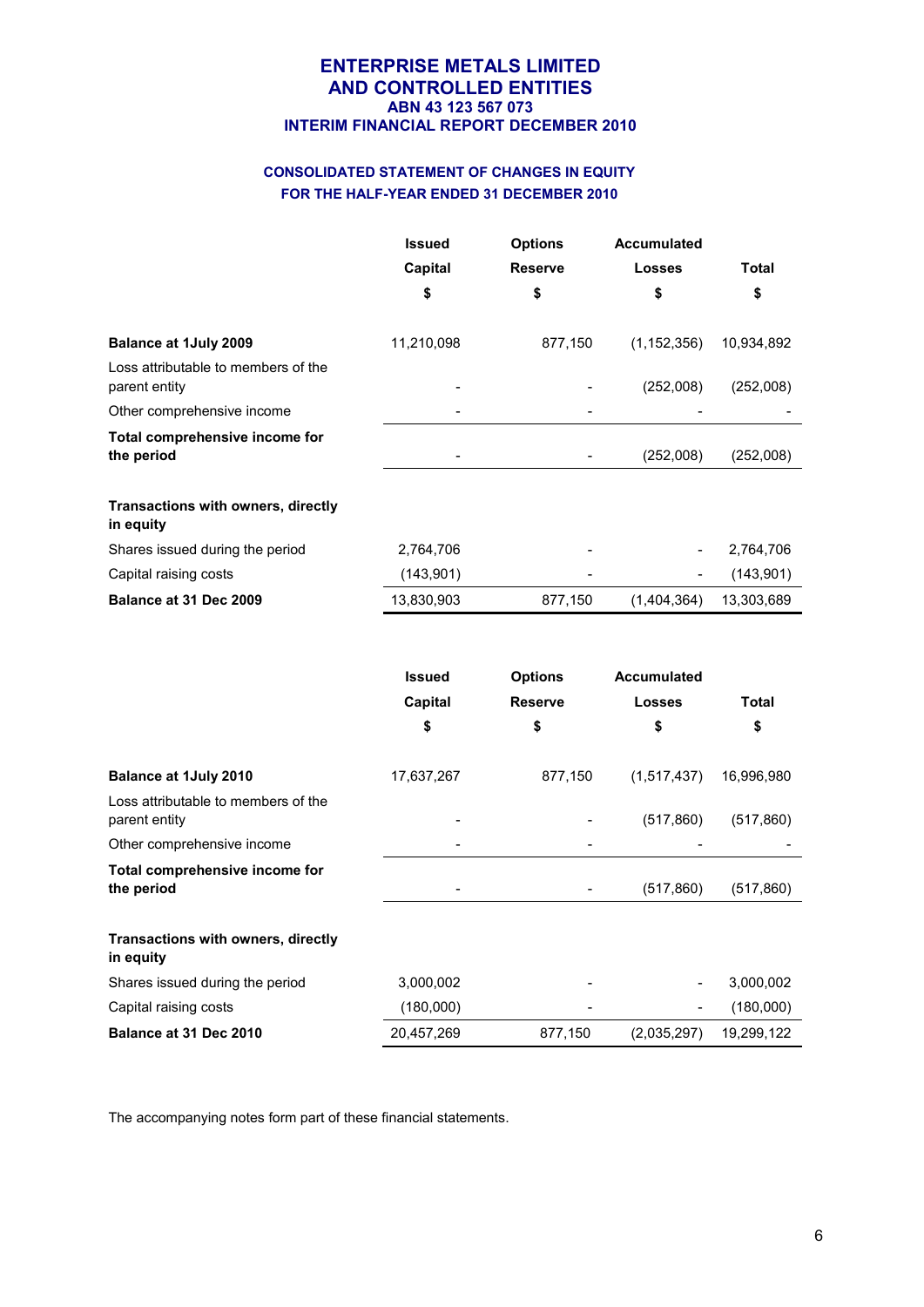# **CONSOLIDATED STATEMENT OF CASH FLOWS FOR THE HALF YEAR ENDED 31 DECEMBER 2010**

|                                                     | 31 Dec 2010<br>\$ | 31 Dec 2009<br>\$ |
|-----------------------------------------------------|-------------------|-------------------|
| <b>CASH FLOWS FROM OPERATING ACTIVITIES</b>         |                   |                   |
| Payments to suppliers and employees                 | (395, 537)        | (421, 537)        |
| Interest received                                   | 33,235            | 17,523            |
| Other income                                        | 101,493           | 133,288           |
| Net cash used in operating activities               | (260, 809)        | (270, 726)        |
| <b>CASH FLOWS FROM INVESTING ACTIVITIES</b>         |                   |                   |
| Purchase of property, plant and equipment           | (15, 279)         | (34, 918)         |
| Payments for exploration and evaluation expenditure | (1,746,455)       | (2,221,448)       |
| Net cash used in investing activities               | (1,761,734)       | (2,256,366)       |
| <b>CASH FLOWS FROM FINANCING ACTIVITIES</b>         |                   |                   |
| Proceeds from issue of shares                       | 3,000,002         | 2,764,706         |
| Capital raising costs paid                          | (180,000)         | (143, 901)        |
| Net cash provided by financing activities           | 2,820,002         | 2,620,805         |
| Net increase in cash and cash equivalents held      | 797,459           | 93,713            |
| Cash and cash equivalents at 1 July                 | 2,166,400         | 1,036,254         |
| Cash and cash equivalents at end of the period      | 2,963,859         | 1,129,967         |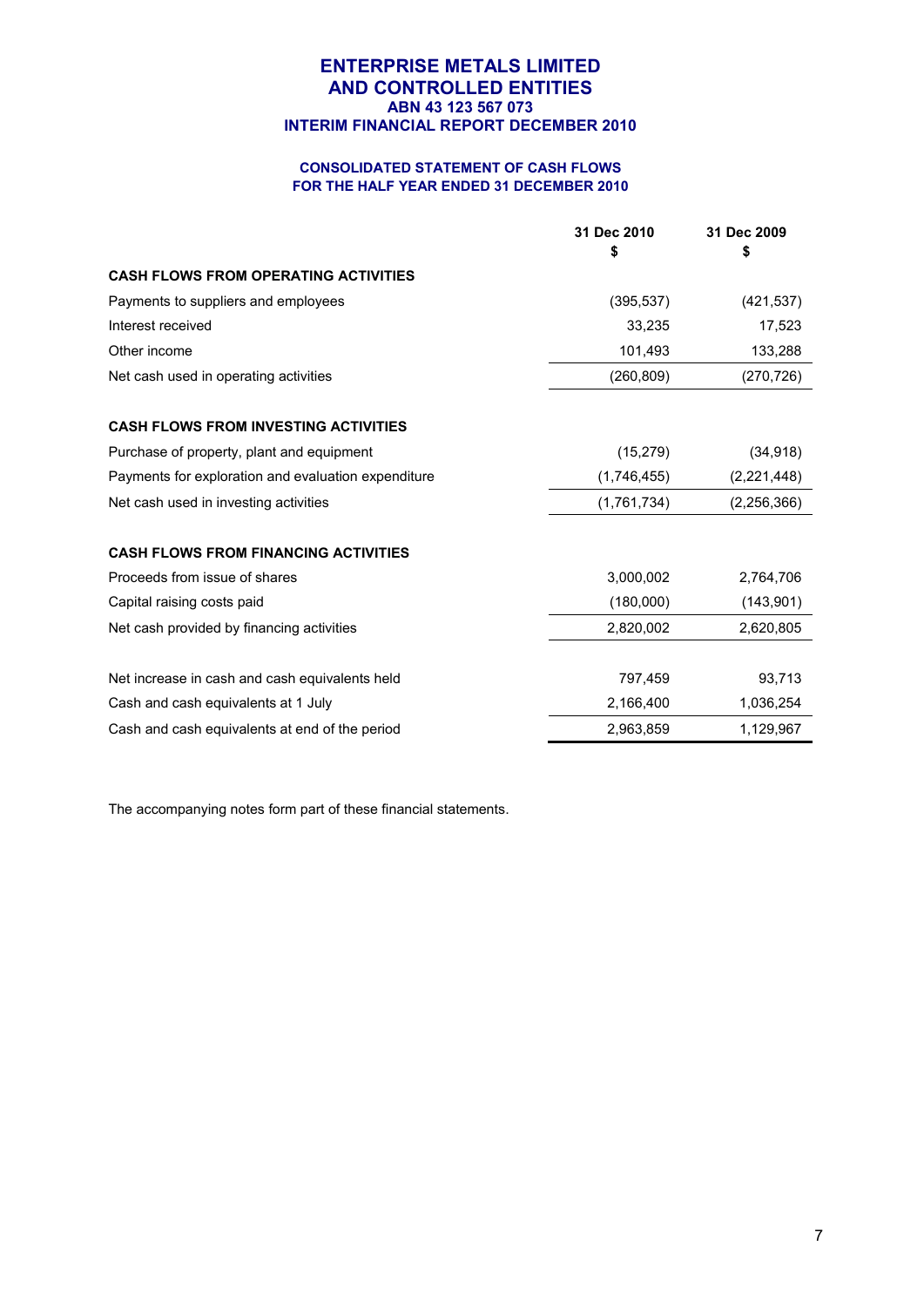#### **NOTES TO THE FINANCIAL STATEMENTS FOR THE HALF-YEAR ENDED 31 DECEMBER 2010**

#### **NOTE 1: BASIS OF PREPARATION OF INTERIM REPORT**

The half-year consolidated financial statements are a general purpose financial report prepared in accordance with the requirements of the *Corporations Act 2001* and Accounting Standard AASB 134: Interim Financial Reporting. Compliance with Australian Accounting Standards ensures that the financial statements and notes also comply with International Financial Reporting Standards.

This interim financial report is intended to provide users with an update on the latest annual financial statements of Enterprise Metals Limited and its controlled entities ("the Group"). As such, it does not contain information that represents relatively insignificant changes occurring during the half-year within the Group. It is therefore recommended that this financial report be read in conjunction with the annual financial report for the year ended 30 June 2010 and any public announcements made by Enterprise Metals Limited and its controlled entities during the half-year in accordance with continuous disclosure requirements arising under the Corporations Act 2001.

The same accounting policies and methods of computation have been followed in this interim financial report as were applied in the most recent annual financial statements except for the adoption of the following new and revised Accounting Standards. The half-year report does not include full disclosures of the type normally included in an annual financial report.

#### **New or revised Standards and Interpretations that are first effective in the current reporting period**

The Group has adopted the new and revised Standards and Interpretations issued by the Australian Accounting Standards Board (the AASB) that are relevant to their operations and effective for the current period.

Impact of new and revised Standards and amendments thereof and Interpretations effective for the current period that are relevant to the Group include:

#### **AASB 9 Financial Instruments, AASB 2009-11 Amendments to Australian Accounting Standards arising from AASB 9**

In December 2009, the AASB issued AASB 9 Financial Instruments which addresses the classification and measurements of financial assets and is likely to affect the Group's accounting for its financial assets. The standard is not applicable until 1 January 2013 but is available for early adoption. The Group is yet to assess its full impact. However, initial indications are that it will have no impacts on the Group's financial statements. The Group has yet to decide when to adopt AASB 9.

#### **Amendments to AASB 5, 8, 101, 107, 117, 118, 136 and 139 as a consequence of AASB 2009-5 Further Amendments to Australian Accounting Standards arising from the Annual Improvements Project**

AASB 2009-5 Introduces amendments to Accounting Standards that are equivalent to those made by the IASB under its program of annual improvements to its standards. A number of the amendments are largely technical, clarifying particular terms, or eliminating unintended consequences. Other changes are more substantial, such as the current/non-current classification of convertible instruments, the classification of expenditures on unrecognized assets in the statements of cash flows and the classification of leases of land and buildings.

The adoption of these amendments, have not resulted in any material changes to the Group's accounting policies and have no effect on the amounts reported for the current or prior periods.

#### **AASB 2010-3 Amendments to Australian Accounting Standards arising from the Annual Improvements Project**

Amends a number of pronouncements as a result of the IASB's 2008-2010 cycle of annual improvements to provide clarification of certain matters.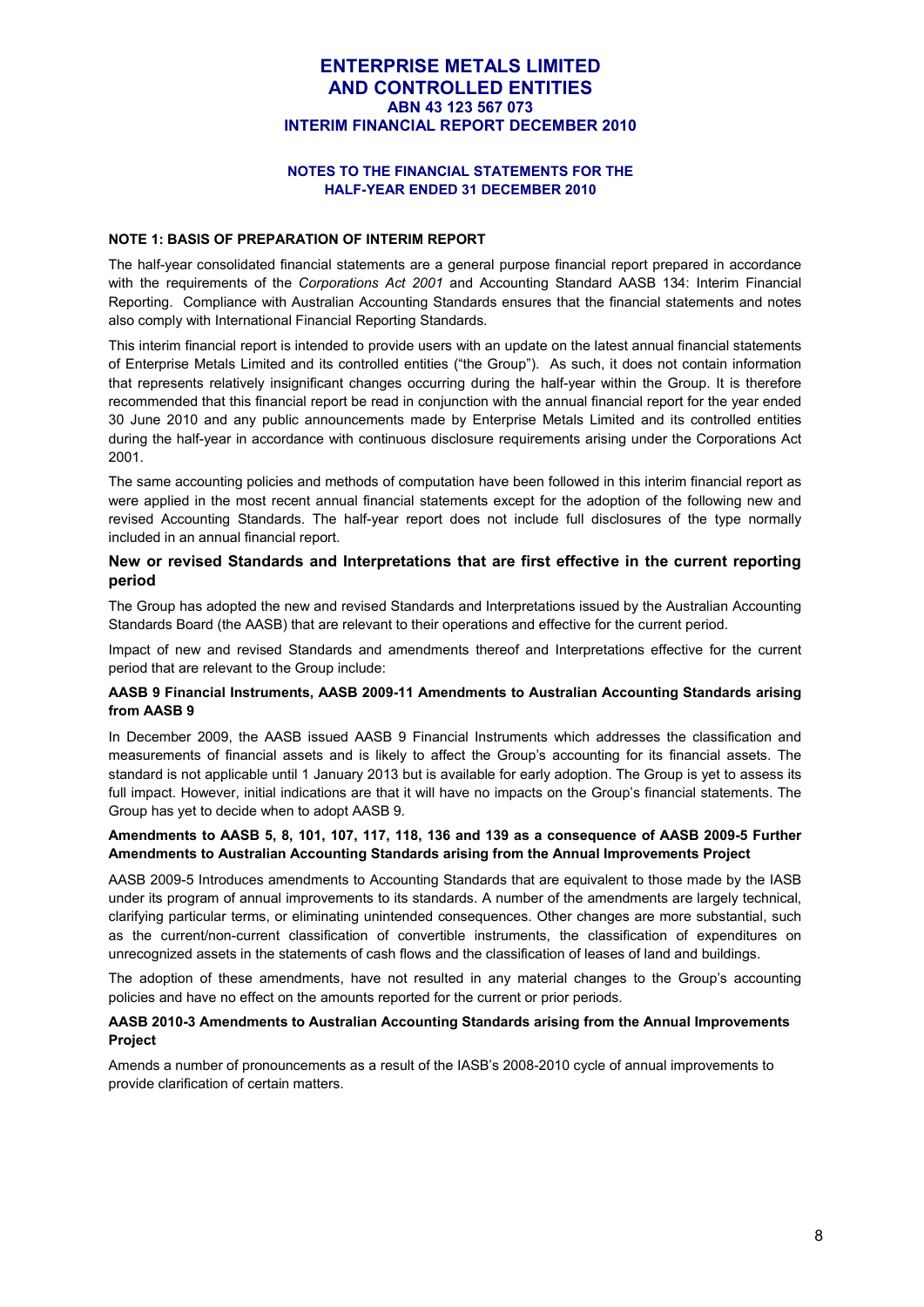# **NOTES TO THE FINANCIAL STATEMENTS FOR THE HALF-YEAR ENDED 31 DECEMBER 2010**

#### **NOTE 1: BASIS OF PREPARATION OF INTERIM REPORT**

The key clarifications include:

- The measurement of non-controlling interests in a business combination;
- Transition requirements for contingent consideration from a business combination that occurred before the effective date of the revised AASB 3 Business Combinations (2008); and
- Transition requirements for amendments arising as a result of AASB 127 Consolidated and Separate Financial Statements.

The adoption of these amendments, have not resulted in any material changes to the Group's accounting policies and have no effect on the amounts reported for the current or prior periods.

#### **Going Concern**

The half-year financial report has been prepared on a going concern basis, which contemplates continuity of normal business activities and the realisation of assets and settlement of liabilities in the ordinary course of business.

The consolidated entity incurred a net loss of \$517,860 and has cash outflows from operations of \$260,809 during the period ended 31 December 2010.

The ability of the consolidated entity to continue paying its debts as and when they fall due is dependent upon the consolidated entity's ability to raise additional equity funds and finance funding (as and when required) or limiting the consolidated entity's cash burn rate.

In the event that the consolidated entity is unable to continue as a going concern, it may be required to realise all assets at amounts different from that recorded in the statement of financial position, settle liabilities other than in the ordinary course of business, and make provision for other costs which may arise as a result of cessation or curtailment of normal business procedures.

#### **NOTE 2: OPERATING SEGMENTS**

The Directors have considered the requirements of AASB 8 – Operating Segments and the internal reports that are reviewed by the chief operating decision maker (the Board) in allocating resources and have concluded that at this time there are no separately identifiable segments.

The Group remains focused on mineral exploration over areas of interest solely in Western Australia.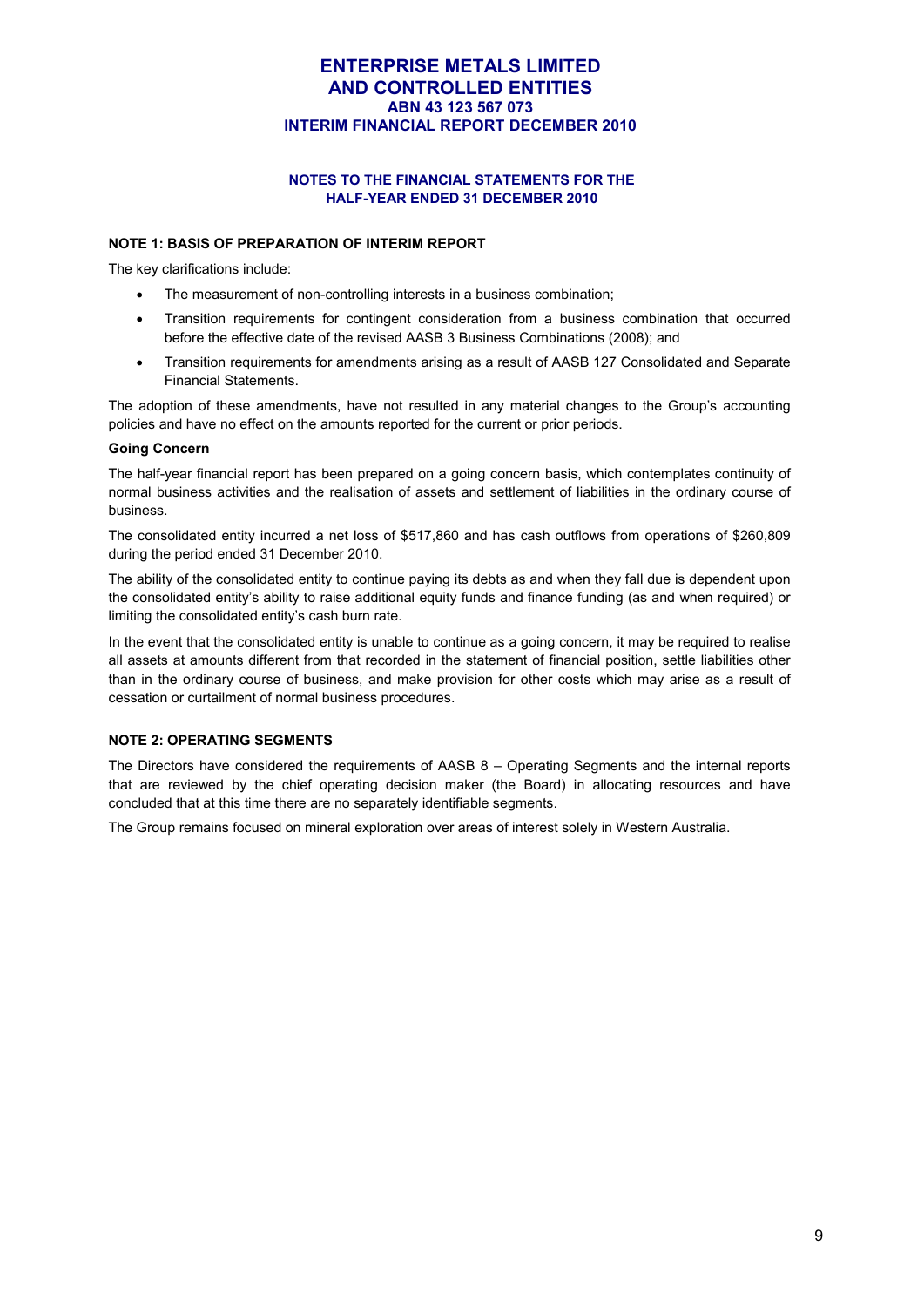# **NOTES TO THE FINANCIAL STATEMENTS FOR THE HALF-YEAR ENDED 31 DECEMBER 2010**

#### **NOTE 3: ISSUED CAPITAL**

| <b>Ordinary Shares</b> |  |
|------------------------|--|
|                        |  |

|                       | <b>Issue Price</b> | <b>Date</b>  | \$         | No.         |
|-----------------------|--------------------|--------------|------------|-------------|
| At 1 July 2010        |                    |              | 17,637,267 | 111,970,840 |
| Shares issued         | \$0.20             | 30 Nov 2010  | 3,000,002  | 15,000,000  |
| Capital raising costs |                    |              | (180,000)  |             |
| At 31 December 2010   |                    |              | 20,457,269 | 126,970,840 |
|                       | <b>Issue Price</b> | <b>Date</b>  |            |             |
| At 1 July 2009        |                    |              | 11,210,098 | 75,876,500  |
| Shares issued         | \$0.15             | 13 July 2009 | 1,532,761  | 10,209,743  |
| Shares issued         | \$0.15             | 27 July 2009 | 750,000    | 5,000,000   |
| Options exercised     | \$0.25             | 16 Oct 2009  | 252,417    | 1,009,668   |
| Options exercised     | \$0.25             | 2 Nov 2009   | 228,694    | 914,775     |
| Options exercised     | \$0.25             | 3 Nov 2009   | 834        | 3,334       |
| Capital raising costs |                    |              | (143, 901) |             |
| At 31 December 2009   |                    |              | 13,830,903 | 93,014,020  |
|                       |                    |              |            |             |

# **Options**

|                                 | <b>Exercise Price</b> | <b>Expiry Date</b> | No.        |
|---------------------------------|-----------------------|--------------------|------------|
| At 1 July 2010                  | \$0.25                | 22 Nov 2012        | 3,000,000  |
| At 1 July 2010                  | \$0.50                | 30 June 2013       | 2,500,000  |
| At 1 July 2010                  | \$0.25                | 20 June 2012       | 15,281,966 |
|                                 |                       |                    | 20,781,966 |
| Options issued 30 November 2010 | \$0.25                | 20 June 2012       | 7,500,035  |
| At 31 December 2010             |                       |                    | 28,282,001 |
|                                 |                       |                    |            |
|                                 | <b>Exercise Price</b> | <b>Expiry Date</b> | No.        |
| At 1 July 2009                  | \$0.25                | 31 Dec 2009        | 2,000,000  |
| At 1 July 2009                  | \$0.25                | 22 Nov 2012        | 3,000,000  |
| At 1 July 2009                  | \$0.50                | 30 June 2013       | 2,500,000  |
|                                 |                       |                    |            |

| At 31 December 2009 |        |             | 20,781,966  |
|---------------------|--------|-------------|-------------|
| Options expired     | \$0.25 | 31 Dec 2009 | (1,000,000) |
| Options exercised   | \$0.25 | 20 Jun 2012 | (927, 777)  |
| Options exercised   | \$0.25 | 31 Dec 2009 | (1,000,000) |
| Options issued      | \$0.25 | 20 Jun 2012 | 16,209,743  |
|                     |        |             | 7,500,000   |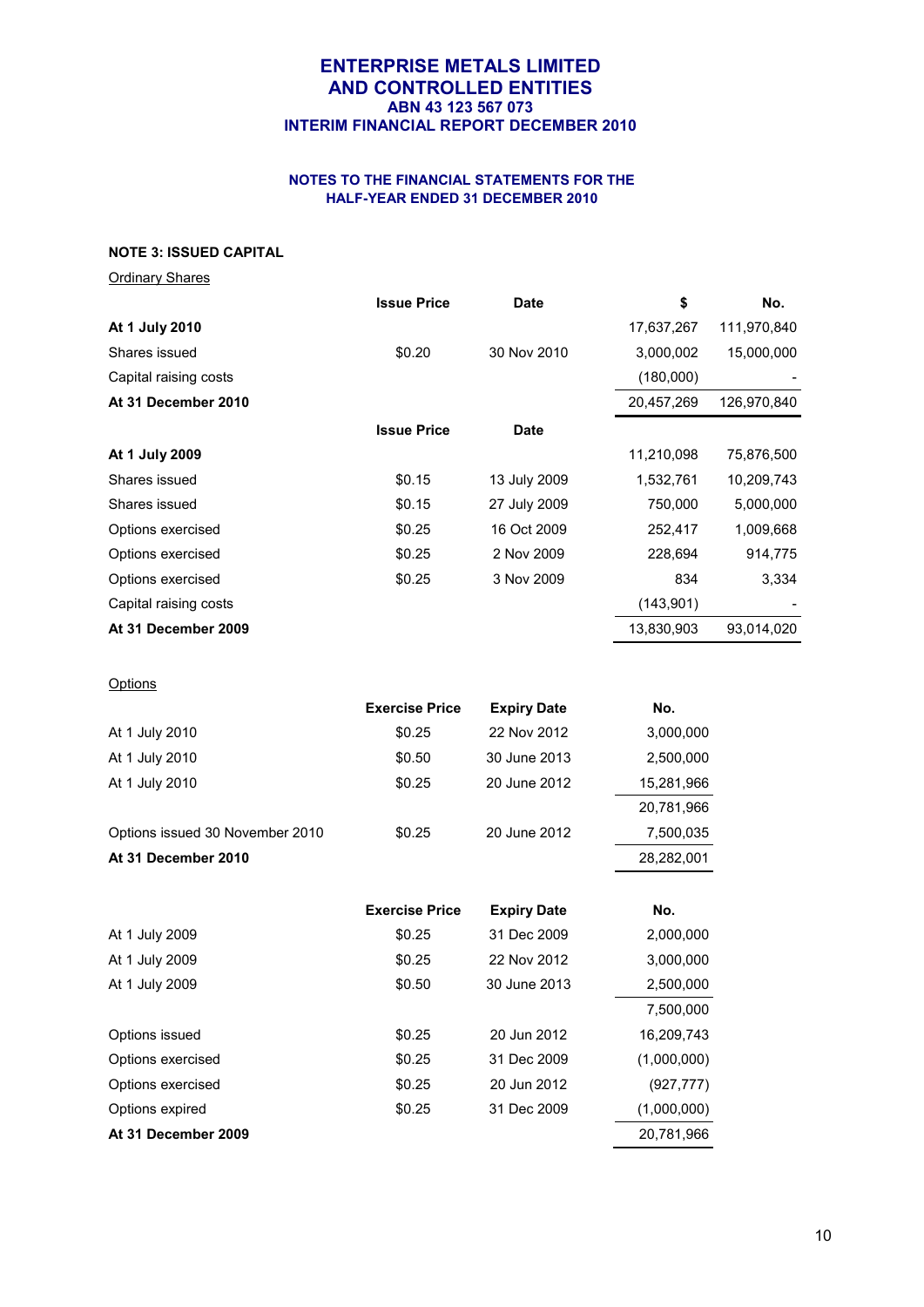# **NOTES TO THE FINANCIAL STATEMENTS FOR THE HALF-YEAR ENDED 31 DECEMBER 2010**

# **NOTE 4: CONTINGENT LIABILITIES**

There has been no change in contingent liabilities since the last annual reporting date.

#### **NOTE 5: RELATED PARTY TRANSACTIONS**

During the half year the Company was charged \$427,555 (2009: \$738,941) by XServ, a company in which Dermot Ryan, Managing Director has an interest. At 31 December 2010, nil (2009: \$116,885) was owed to this company.

During the half year the Company was charged \$75,152 (2009: \$1,421) by Phillip Hoff Taxation Consultant, a significant shareholder of Enterprise Metals Limited. At 31 December 2010, nil (2009: nil) was owed to this company.

During the half year the Company was charged \$23,800 (2009: \$20,752) by Wolfstar Group Pty Ltd, a company in which Jay Stephenson, Company Secretary has an interest. At 31 December 2010, \$3,740 (2009: nil) was owed to this company.

There were no other related party transactions.

# **NOTE 6: CAPITAL AND LEASING COMMITMENTS**

|                                                                                                    | 2010<br>\$ | 2009<br>\$ |
|----------------------------------------------------------------------------------------------------|------------|------------|
| Capital expenditure commitments contracted for:                                                    |            |            |
| Exploration tenement minimum expenditure requirements                                              |            |            |
| Amounts payable:                                                                                   |            |            |
| - not later than 12 months                                                                         | 1,886,136  | 787,577    |
| - between 12 months and 5 years                                                                    | 5,522,843  | 2,033,491  |
| - greater than 5 years                                                                             |            |            |
|                                                                                                    | 7,408,979  | 2,821,068  |
| Commitments relate to granted exploration and prospecting tenements.                               |            |            |
| <b>Operating lease commitments:</b>                                                                |            |            |
| Non-cancellable operating lease contracted for but not capitalised in the<br>financial statements: | 2010<br>\$ | 2009<br>\$ |
| Amounts payable:                                                                                   |            |            |
| - not later than 12 months                                                                         |            | 132,206    |
| - between 12 months and 5 years                                                                    |            | 39,297     |
| - greater than 5 years                                                                             |            |            |
|                                                                                                    |            | 171,503    |

#### **NOTE 7: SIGNIFICANT EVENTS AFTER THE REPORTING DATE**

There are no significant events after the reporting date.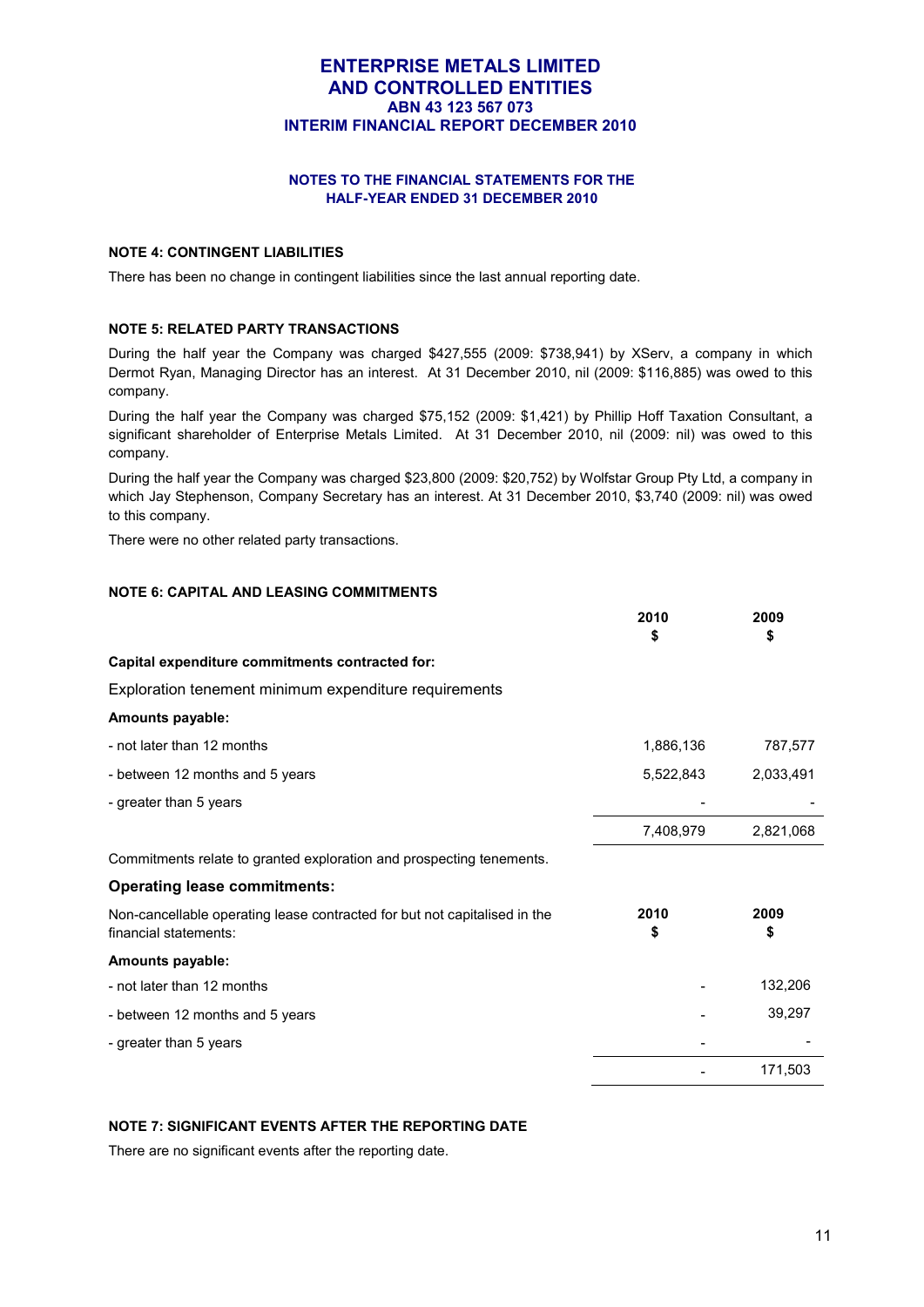#### **DIRECTORS' DECLARATION**

The Directors of the Company declare that:

- 1. The financial statements and notes set out on pages 4-11:
	- a. comply with Accounting Standard AASB 134: Interim Financial Reporting and the Corporations Act 2001; and
	- b. give a true and fair view of the consolidated entity's financial position as at 31 December 2010 and of its performance for the half year ended on that date.

<u> 1989 - Johann Stoff, fransk konger (f. 1989)</u>

2. In the Directors' opinion there are reasonable grounds to believe that the Company will be able to pay its debts as and when they become due and payable.

This declaration is made in accordance with a resolution of the Board of Directors.

Director

gri Ryon

 **Dermot Ryan** 

Dated this 16<sup>th</sup> March 2011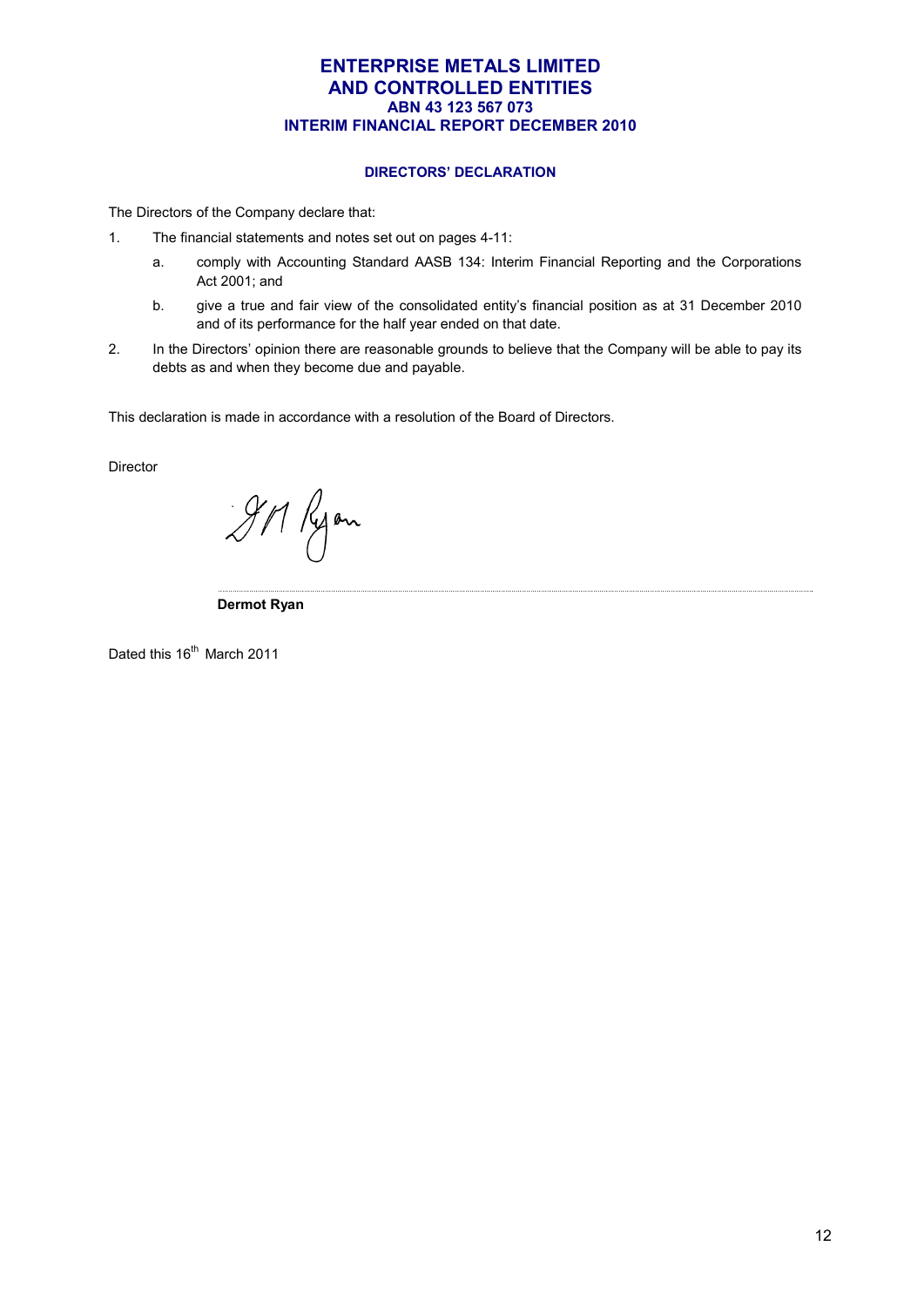

Grant Thornton Audit Pty Ltd ABN 94 269 609 023

10 Kings Park Road West Perth WA 6005 PO Box 570 West Perth WA 6872

**T** +61 8 9480 2000 **F** +61 8 9322 7787 **E** admin.wa@au.gt.com **W** www.grantthornton.com.au

# Independent Auditor's Review Report To the Members of Enterprise Metals Limited

We have reviewed the accompanying half-year financial report of Enterprise Metals Limited ('Company'), which comprises the consolidated financial statements being the statement of financial position as at 31 December 2010, and the statement of comprehensive income, statement of changes in equity and statement of cash flows for the half-year ended on that date, a statement of accounting policies, other selected explanatory notes and the directors' declaration of the consolidated entity, comprising both the Company and the entities it controlled at the half-year's end or from time to time during the half-year.

#### Directors' responsibility for the half-year financial report

The directors of the Company are responsible for the preparation and fair presentation of the half-year financial report in accordance with Australian Accounting Standards (including the Australian Accounting Interpretations) and the Corporations Act 2001. This responsibility includes establishing and maintaining internal controls relevant to the preparation and fair presentation of the half-year financial report that is free from material misstatement, whether due to fraud or error; selecting and applying appropriate accounting policies; and making accounting estimates that are reasonable in the circumstances.

#### Auditor's responsibility

Our responsibility is to express a conclusion on the consolidated half-year financial report based on our review. We conducted our review in accordance with the Auditing Standard on Review Engagements ASRE 2410: Review of a Financial Report Performed by the Independent Auditor of the Entity, in order to state whether, on the basis of the procedures described, we have become aware of any matter that makes us believe that the financial report is not in accordance with the Corporations Act 2001 including giving a true and fair view of the consolidated entity's financial position as at 31 December 2010 and its performance for the half-year ended on that date; and complying with Accounting Standard AASB 134: Interim Financial Reporting and the Corporations Regulations 2001. As the auditor of Enterprise Metals Limited, ASRE 2410 requires that we comply with the ethical requirements relevant to the audit of the annual financial report.

Grant Thornton Australia Limited is a member firm within Grant Thornton International Ltd. Grant Thornton International Ltd and the member firms are not a worldwide partnership. Grant Thornton Australia Limited, together with its subsidiaries and related entities, delivers its services independently in Australia